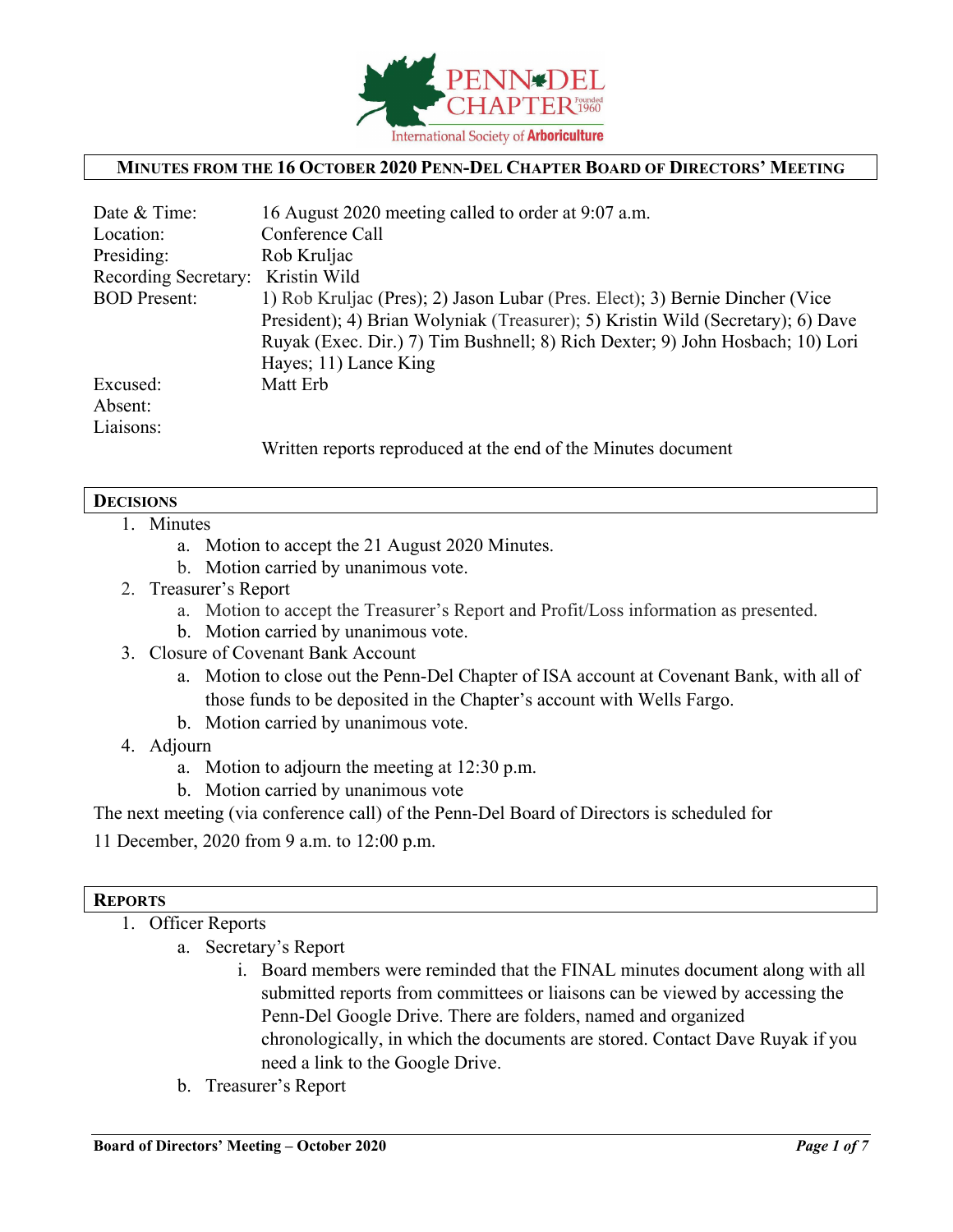

- i. Treasurer Brian Wolyniak reported that both Vanguard accounts have steadily risen after the drop in the market in February/March. The Board requested a review of the investments in these accounts as they relate to the environment or social consciousness. Brian will work with Vanguard to gather this information for a future discussion.
- ii. The Profit/Loss report was reviewed and discussed. The good news is that the Chapter currently has more net operating income and fewer expenses in 2020. However, Executive Director Dave Ruyak noted that income from ISA Certified Arborist exams and other educational events is down due to COVID-19. Membership renewals have also been slow to come in. Another concern is the anticipated increase in insurance expense for the Chapter's Tree Climbing Competition in 2021, since the ISA's group insurance deal is no longer available to chapters.
- iii. To continue building his knowledge and expertise in bookkeeping for the Chapter, Dave has been taking an online course on QuickBooks for non-profit organizations. It has been helpful in developing long-term improvements in comparing financial data year-to-year.
- c. Executive Director's Report
	- i. Dave attended a tree climbing course in Reading, PA in early October, conducted by Jim Savage from Penn State University. It was attended by about 15 people from various local tree service businesses. Jim requested financial and volunteer help from the Chapter in order to conduct more outreach like this.
	- ii. The ISA Leadership Conference, a virtual event to be held October 21-22, will be attended by Dave as well as several board members and ISA Certification Liaison Scott Sjolander.
	- iii. To learn more about the pros and cons of a virtual chapter Symposium, Dave attended the New England and Mid-Atlantic Chapters' annual conferences, which were completely online. Chip Heyser, who serves on the Penn-Del Symposium Committee, will be attending the New Jersey Chapter's virtual conference to gather more information as well.
	- iv. Dave also reported that everything was ready for the aerial rescue training program to be held October 19.
- d. President's Report
	- i. President Rob Kruljac stated that Director John Hosbach was pleased to accept the role of leading the new Outreach Committee and was glad to be doing something so valuable to the Chapter's success. A more detailed list of duties and committee goals will be typed up and added to the Google Drive.
	- ii. Rob also reported that he had secured a good presenter from the University of Pittsburgh's entrepreneurial program, who could help with a future chaptersponsored webinar for new and prospective tree business owners.
- e. Past Presidents' Report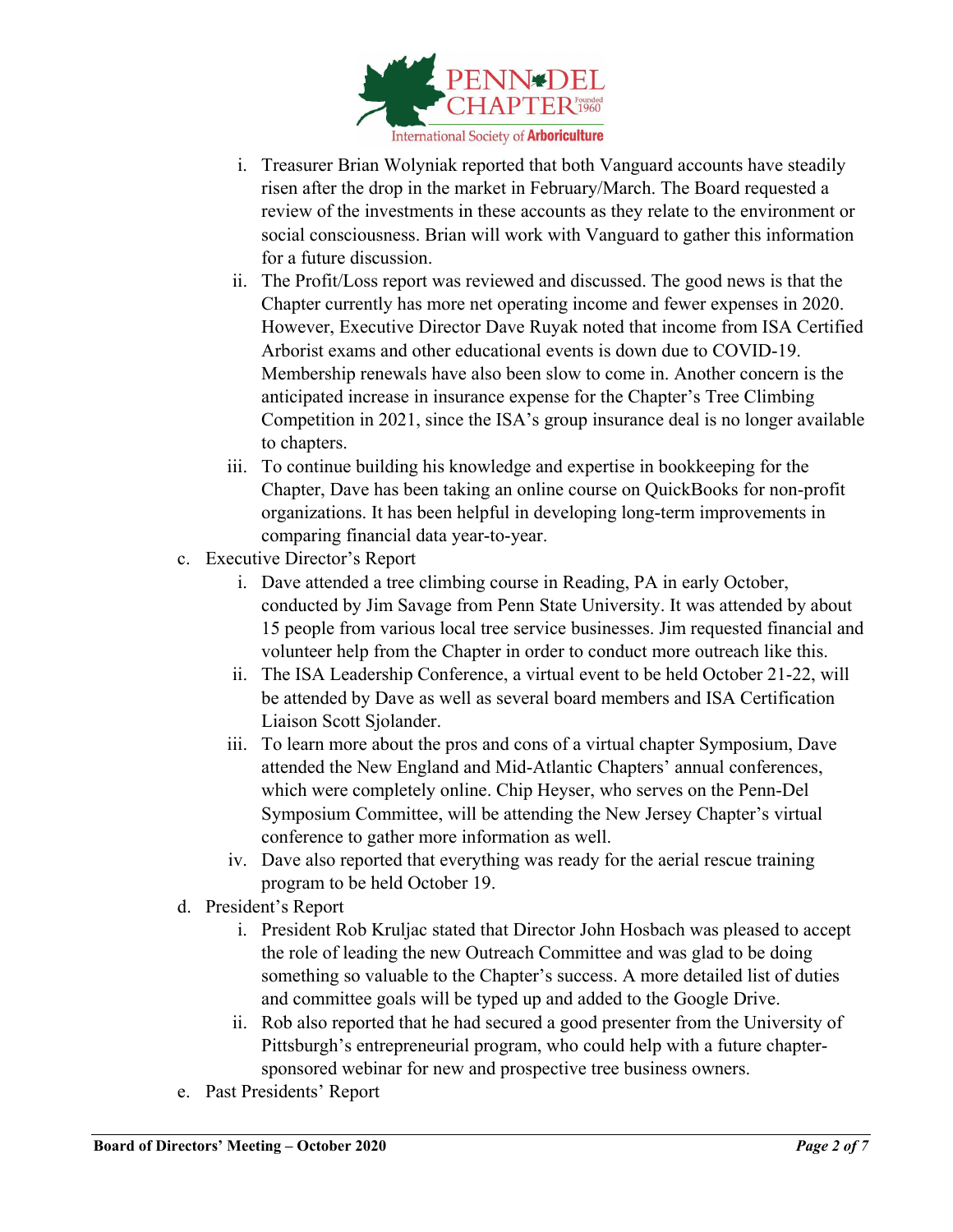

- i. Past Presidents Representative Rich Dexter relayed news of the scheduled tree planting in honor of Fran Ward in the ISA Memorial Grove in Fairmount Park on October 24. This led to discussion of the new sign for the grove and the addition of the year it was established (1961). The Chapter will pay for its fabrication and Philadelphia Parks & Recreation will install it.
- ii. A tree to be planted in honor of Hyland Johns will take place in the springtime. Rich and other board members inquired about the livestreamed memorial service that was held for Hyland in September, which was not adequately announced and many people missed it. Kristin Wild offered to email a link to the recording that is hosted on the Bryn Athyn Cathedral website.
- f. ISA Council of Representatives (COR) Report
	- i. No report submitted due to the lack of a conference call since August.
- 2. Committee and Liaison Reports
	- a. Arbor Day of Service Committee
		- i. Committee Chair Brian Wolyniak reported that the Flight 93 Memorial Day of Service is still tentatively scheduled for April 2021.
	- b. Awards Committee
		- i. No report submitted. Need to assign a committee chair.
	- c. Education Committee
		- i. Committee Chair Bernie Dincher reported that the Aerial Rescue Training, scheduled for 19 October, 2020, has 48 participants registered which exceeded the capacity of the original venue. Thankfully, the City of Williamsport donated the use of a city park and the attendees have been asked to bring their own lunch as well as be prepared to wear a mask and maintain social distance.
		- ii. The committee is looking into providing monthly tailgate safety meetings online as a member benefit. As a possible revenue idea, lunchtime webinars on business topics or safety might be offered with a fee charged to companies with multiple employees watching or perhaps sell sponsorships/ads to vendors or companies who are recruiting employees.
	- d. ISA Certification Liaison
		- i. The written report is reproduced at the end of the Minutes document.
		- ii. Some people have complained that online CEUs are not being attributed. Lance King reported that it is currently taking ISA about 6 weeks to process CEUs.
		- iii. ISA explored the possibility of doing an online TRAQ course, but it was determined that the course does not lend itself to that format.
	- e. Outreach Committee
		- i. Committee Chair John Hosbach had to step away from the conference call, and the committee just started, so no report was possible.
	- f. Penn State Ag Council Liaison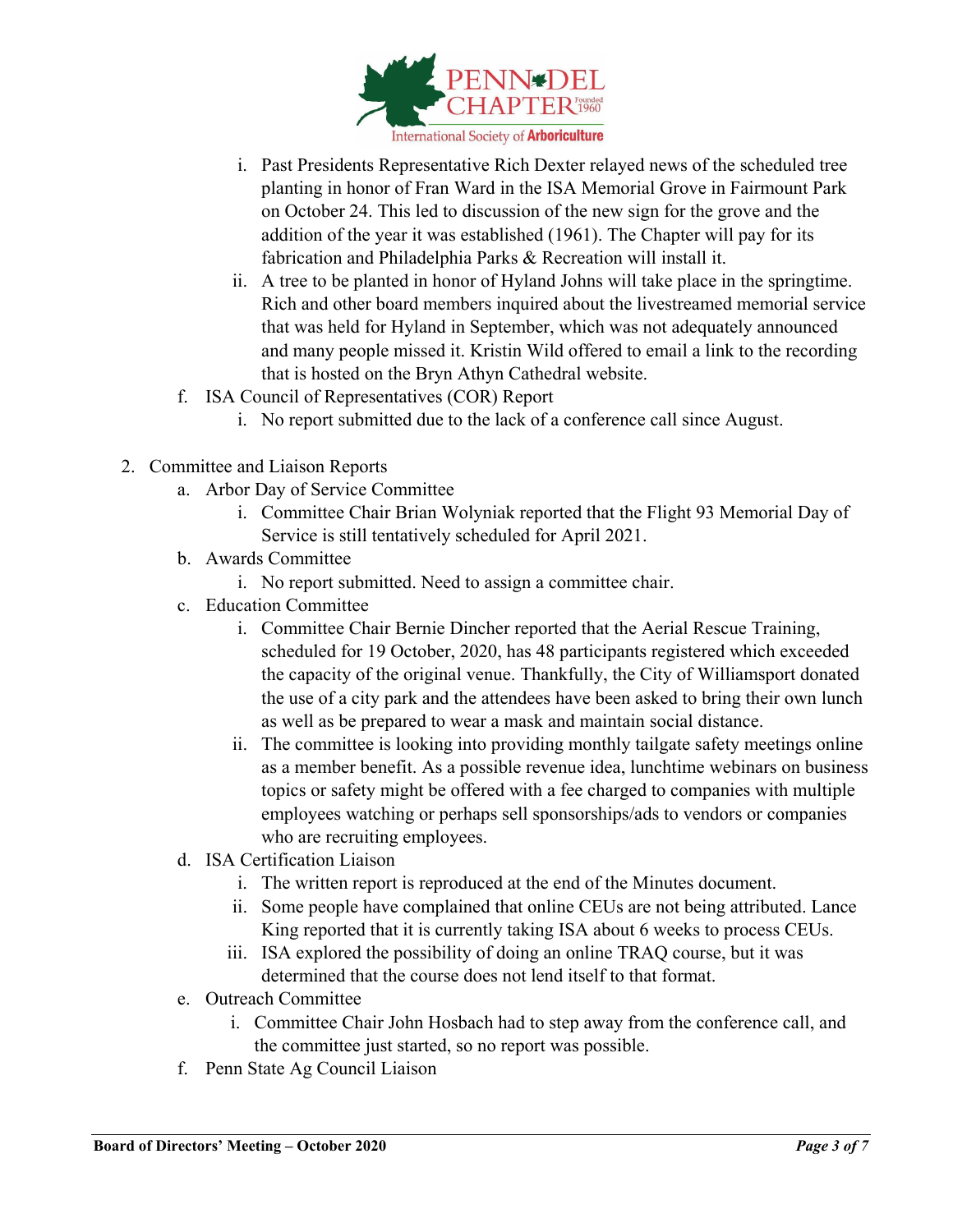

- i. Director Lance King reported that Penn State University has gotten full funding, but it is still concerned about the long-term impact of COVID-19.
- g. Symposium Committee
	- i. Committee Chair/President-Elect Jason Lubar stated that speaker sign-up forms have been revised and some speaker slots are still unfilled, but the plan is to offer five CEU sessions each day of the virtual Symposium on Feb. 8-9, 2021.
	- ii. Still to be determined is the virtual conference platform, which will make it possible to have a more interactive experience for the attendees, the speakers and the vendors/sponsors. Jason and Dave Ruyak expressed appreciation to Brian Wolyniak for his expertise with the technology involved in an online conference.
	- iii. The plan is to pre-record training sessions, ideally at one centralized location, and the conference platform will make it possible for registered participants to view the sessions and pass the test for a month after the Symposium. To make it interesting for the attendees and worthwhile for vendors or companies to buy sponsorships, there will be some sort of a virtual vendor bingo, raffle items and perhaps links to demonstration videos during the online Symposium.
	- iv. There is potential for TreePennsylvania to offer scholarships to people in need who want to register for the virtual Symposium.
- h. Tree Climbing Championship (TCC) Committee
	- i. No report provided, due to cancellation of the event for 2020 and too early to plan for 2021.
- i. Tree Valuation Guide Committee
	- i. President Elect Jason Lubar had nothing new to report.
- j. TREE Fund Liaison
	- i. A written report is reproduced at the end of the Minutes document.
	- ii. Dave Ruyak stated that he has not received an invoice for the Chapter's partnership (\$2,000) for this year and Kevin Weber has not requested any contribution to his Tour des Trees "Rollin' in Place" fundraising effort. Kristin Wild will call Kevin Weber to follow up.
- k. Scholarship
	- i. Kristin Wild plans to talk to TREE Fund to find out the current balance in the Fran Ward Women in Arboriculture Scholarship Fund and solicit additional funds from the UAA, ISA and TCIA Women in Arboriculture groups.
- 3. Strategic Plan
	- i. Dave Ruyak reviewed the September conference call on the Chapter's strategic plan update. Both the June and September meetings have been productive, but one more session would probably wrap it up. He will send out a poll to find a suitable date for the board to gather on another conference call.

**DISCUSSIONS**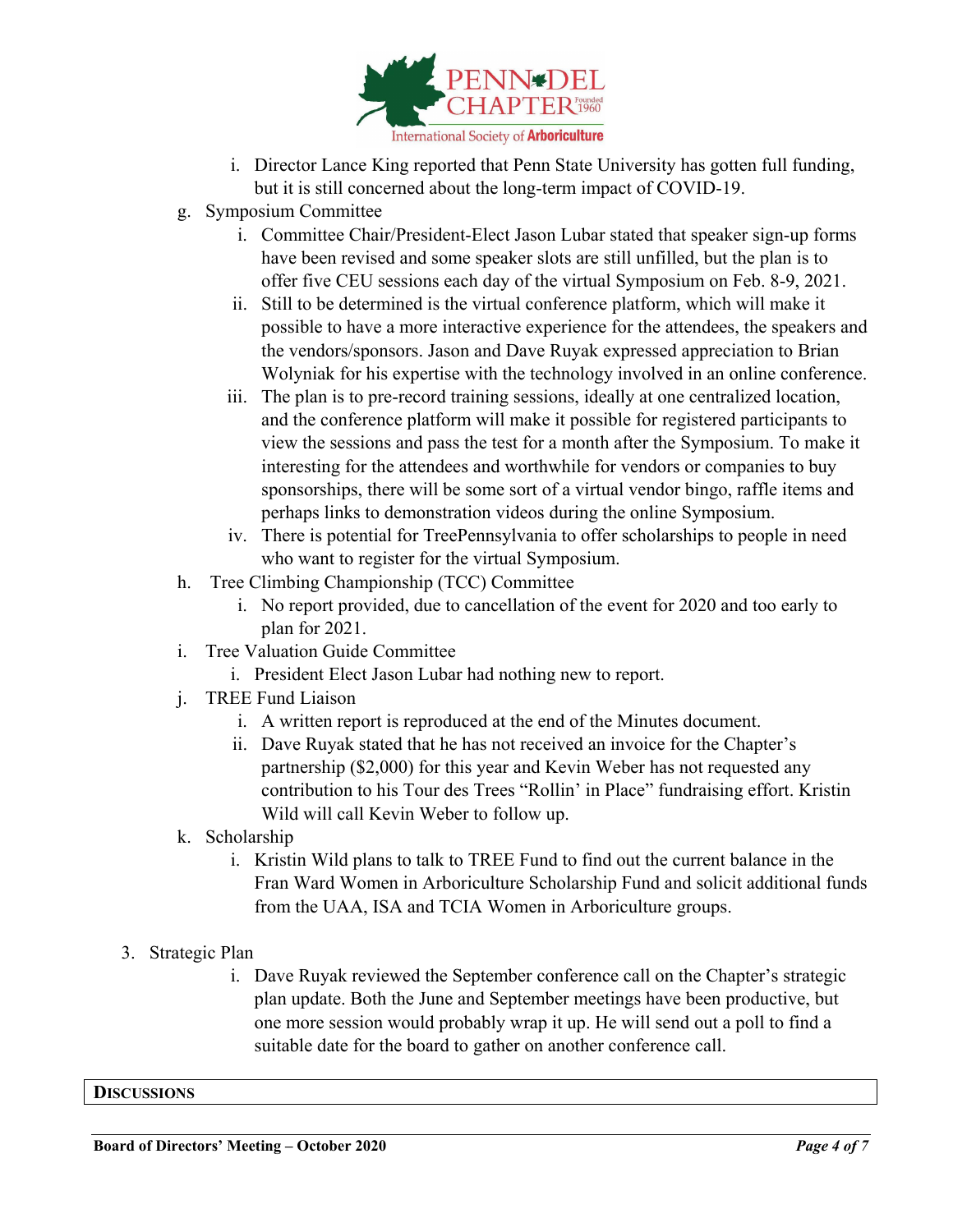

- 1. Old Business
	- a. Vanguard Account Statements
		- i. Vice President Bernie Dincher is still receiving the account statements, but others (who should be receiving them) are not. Dave Ruyak will follow up with Vanguard to make sure this is resolved.
	- b. Annual Awards
		- i. Without an Awards Committee or chair, the Board discussed the need to solicit for award nominations and determine how to present them at the virtual Symposium. Bernie Dincher offered to create the award plaques once again, but he will need to know the awardees plan by the end of the year in order to have time to make the plaques and get the engraving done. Kristin Wild volunteered to solicit for award nominees and prepare a list.

### 2. New Business

- a. Nominees for Penn-Del Board of Directors
	- i. Lori Hayes' and Kristin Wild's terms expire at the end of January 2021. Dave Ruyak will solicit for nominees and consult with Past President John Smithmyer for assistance with soliciting for new board members.

### **ACTION ITEMS**

## *From the October 2020 Board Meeting (and prior)*

|                                                                 | <b>Board</b>               |                 |
|-----------------------------------------------------------------|----------------------------|-----------------|
| Action Items (deleted as completed)                             | <b>Member/Committee</b>    | <b>Comments</b> |
| Type up a duties and goals document for the new Outreach        | Rob Kruljac and Dave       |                 |
| Committee and Chairperson role. Post on Google Drive.           | Ruyak                      |                 |
| Research online auction and raffle events                       | Kristin Wild               |                 |
| Chipper raffle "insurance"                                      | Rob Kruljac                |                 |
|                                                                 | <b>Education Committee</b> |                 |
| <b>Business workshop</b>                                        | and Rob Kruljac            |                 |
| Review Vanguard investments for environmental impact, etc.      | Brian Wolyniak             |                 |
| Email the link to Hyland Johns' memorial service                | Kristin Wild               |                 |
| Reach out to TF Liaison Kevin Weber on partnership donation and |                            |                 |
| TF on Fran Ward Scholarship balance                             | Kristin Wild               |                 |
| Arrange a time to meet on Strategic Plan                        | Dave Ruyak                 |                 |
| Vanguard Account Statements recipients                          | Dave Ruyak                 |                 |
| Solicit for annual awards nominees                              | Kristin Wild               |                 |
| Solicit for nominees for Board of Directors' elections          | Dave Ruyak                 |                 |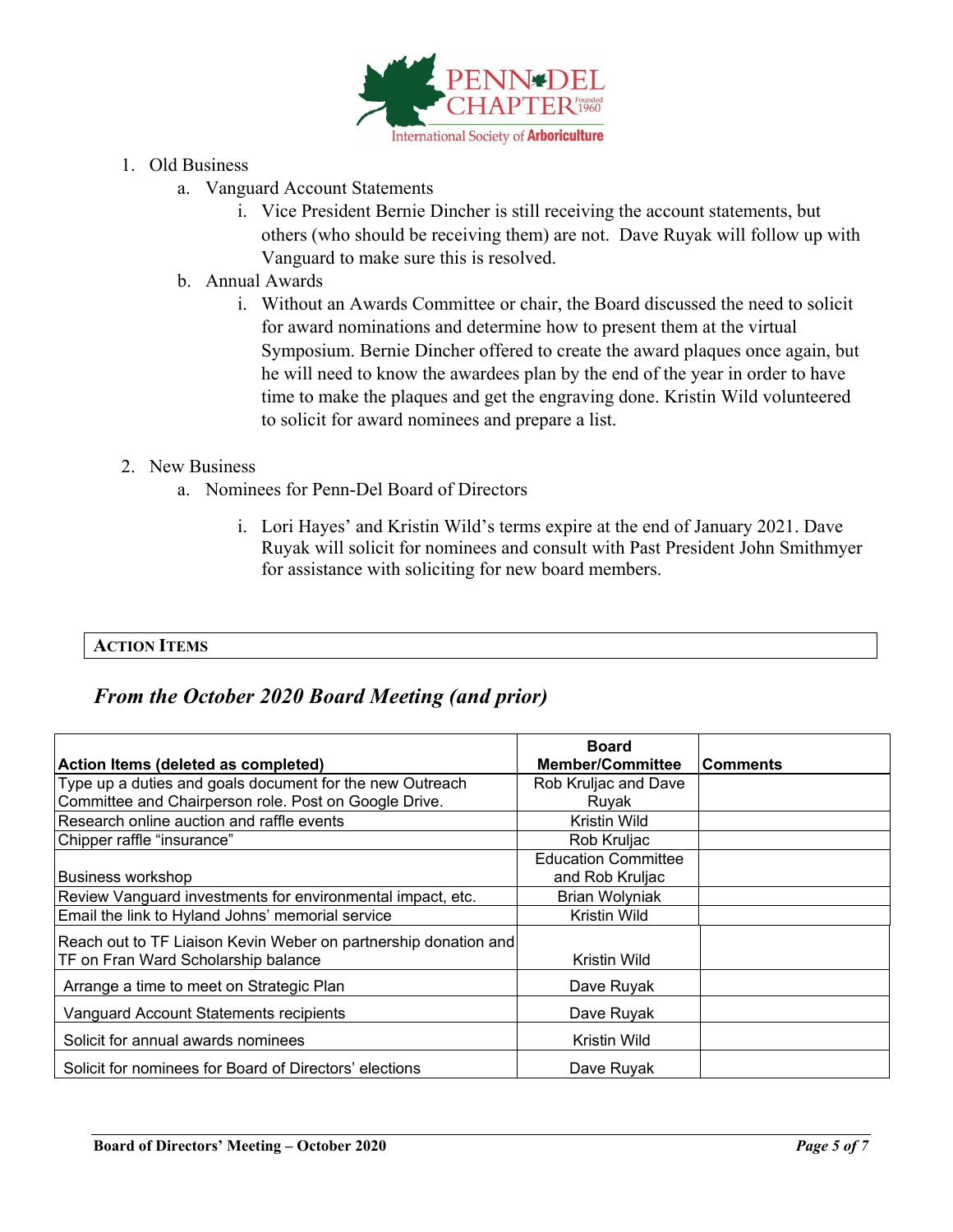

### **INFORMATION ITEMS**

**Upcoming meetings in 2020: 9:00 am to 12:00 pm unless otherwise noted**

## ● **11 December Conference Call**

Chapter mailing address: **PO Box 306, Emmaus PA 18049**. Chapter phone: **484-523-9444**

Respectfully submitted,

Kristin Wild, Recording Secretary and Dave Ruyak, Executive Director

### **ISA Certification Liaison Report – 15 October 2020**

An ISA Certification Liaison Question and Answer call was held on October 14. This call was not obligatory. Minutes will be made available as ISA gets them finished.

Since March, the Chapter has not hosted any exams due to COVID-19. Thanks go out to Lance King, Clark Williams, Alice Sjolander and our stalwart Proctors.

### **Upcoming exams**

Asplundh Tree Expert requests an exam in Horsham, PA in December. Clark Williams is able to proctor a written exam, and will be able to obtain an assistant. Exams are possible, following ISA policies, compliant with CDC protocols.

# **TRAQ**

June 21 at Longwood Gardens, Tyler Altenberger coordinated. Event was cancelled due to COVID-19.

October 23 Scott Sjolander cancelled his commitment in Baltimore, MD due to COVID-19.

### **ISA Leadership Workshop.**

Scott Sjolander signed up and has received the Whova app link. Many thanks to the Chapter for inviting liaisons to join in!

Respectfully submitted. Lance King Scott A Sjolander